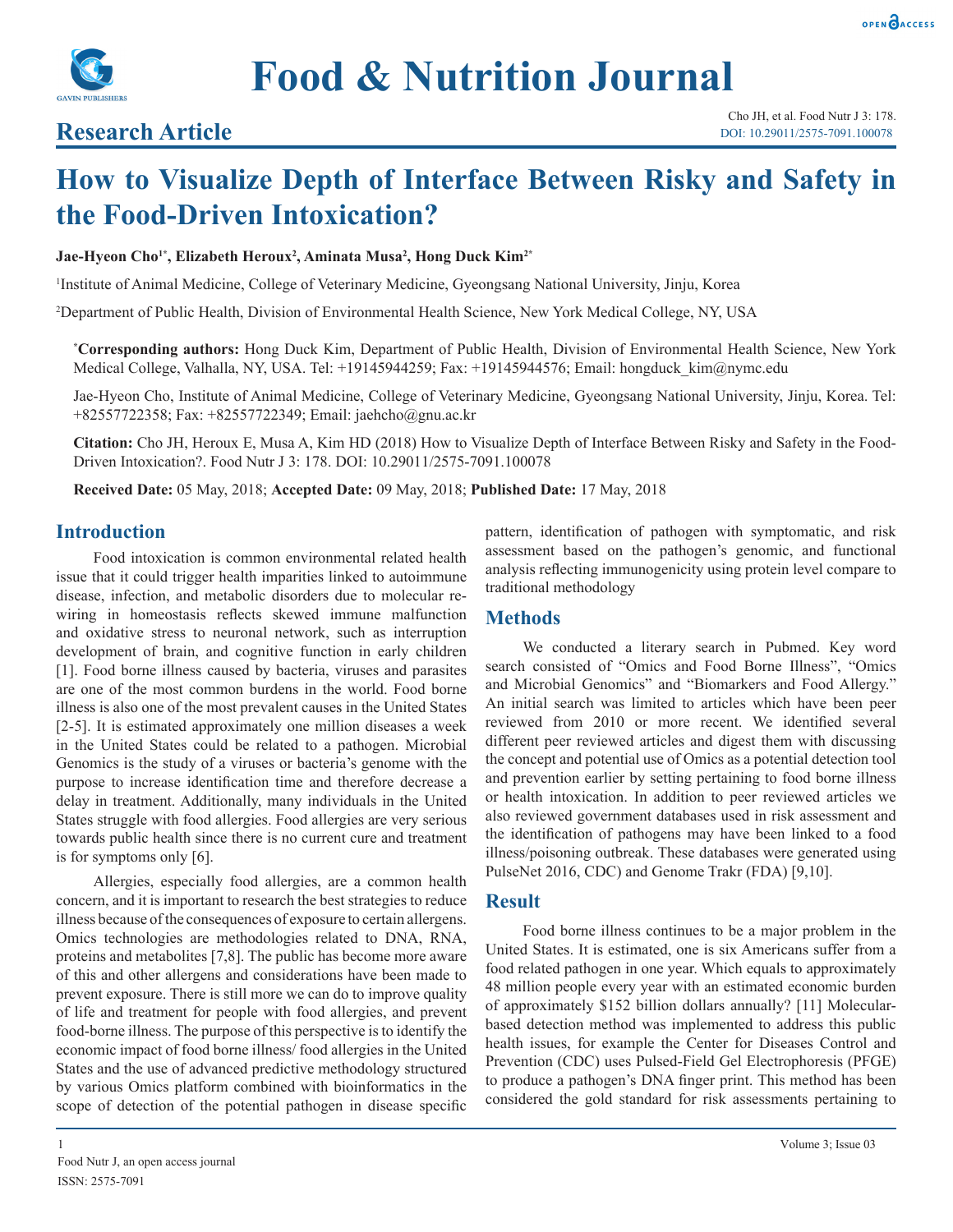food borne illnesses since the 1990s. There are some limitations to PFGE. Some strains cannot be identified using this method, it is time consuming, there is a potential a sample may change due to human error, and PFGE cannot separate isolates as efficiently as whole genome sequencing [9,12].

There are multiple different omics methods used in assessing bacteria and food borne illness. The some of the selected omics were Genomics, Transcriptomics, Proteomics, Metabolomics, and Metagenomics [8]. Genomics is the study of the genome. Transcriptomics, proteomics, metabolomics and metagenomics is the study of a pathogen and how it responds to stress and transmission routes. Transcriptomics pertaining to food borne illness looks into how bacteria or pathogens can become stressed when the cell is exposed to environmental situations causing the pathogen to leave homeostasis. One way a bacteria cell can become stress is by being exposed to antimicrobial or antibacterial treatments [8]. Metabolomics reviews the way the host might respond to the pathogen and how competitive microorganisms may influence the disease pattern. Proteomics is used comparatively to find similarities in proteins [13], while metagenomics focuses on mixed cultures and bacteria diversity.

Moving forward U.S. Food and Drug Administration (FDA) created a database where scientists and researchers from forty labs from all over the United States can add information about pathogens they have studied. According to the FDA's website, Genome Trakr has reviewed and stored over a 175 genomes and 129,000 sequences ("Whole Genome Sequencing (WGS) Program - GenomeTrakr Fast Facts", 2017). Genome Trakr identified the top pathogens in food outbreaks as *Salmonella, Listeria, E. coli/ Shigella, Campylobacter* and *V. parahaemolyticus* ("Whole Genome Sequencing (WGS) Program - GenomeTrakr Fast Facts", 2017) [12]. In addition to the collection of the genome, data associated with the pathogen sample is also collected. This data includes the individual's name who collected it, where the sample was collected and what food item the sample is from. The more data added the more likely public health officials can start using the Genome Trakr to start reviewing probability trends regarding the risk of specific food items and pathogens [11].

In addition to being able to predict trends pertaining to specific food sources or pathogens, sequencing the entire genome through Metagenomics can start linking cases to each other. This will allow public health officials to see more of the impact a particular pathogen or outbreak has on public health. As of right now one of the more commonly used tests can be compared to Metagenomics is a Culture-Independent Diagnostic Tests (CIDTs), which uses nucleic acid and antigen-based tests to determine the pathogen present [14]. Standard culture-based methods are more likely to take longer than an Omics based strategy due to standard culture/ microbio taxonomy and culture processes of testing and retesting. Metagenomics is likely to be faster and more comprehensive.

However, there are several drawbacks to Metagenomics. It is expensive in comparison to traditional techniques. One of the reasons for the increase in cost is the requirement of a fast high powered computer. The cost of the computer-equipped bioinformatics matrix may be worth the gain in time due to the ability for Metagenomics to test and rule out DNA sequences of bacteria, archaea, eukaryotes, parasites, and viruses at the same time [14].

The majority of this research paper up until this point has focused on food poisoning/food borne illness. However, food allergies are another prevalent public health concern which this paper will discuss at this time. The prevalence for food allergies is slightly ambiguous due to the tendencies for individuals to selfreport food intolerances as food allergies but there is an estimated 5-8% in children and 5% in young adults/ late adolescence [6]. Food allergies have a longer chronicity than food borne illness. Some children are able to outgrow food allergies but many do not. This causes additional economic impact since care givers may need to take time off of work to take care of their sick child. The estimated economic cost of food allergies in the United States, including lost wages is approximately \$24.8 billion per year. The ultimate goal in using Food Omics and Proteomics is to determine predictable biomarkers to determine which foods are more likely going to cause allergies in the general population based off of food contaminants, food origins, and how close the food product's genome is to its original genome, additives present and the type of processing the food product endures prior to reaching the consumer's home [15-17].

Zhou et al. [18] identified 13 peanut allergens, which come from 7 protein families. The linear epitopes sequences and the corresponding genes of the peanut allergens have been identified. The authors describe characteristics such as structure of the proteins and the percentage of the allergic population they affect. As a result of this understanding, the authors were able to identify chemical methods of reducing allergenicity of peanuts. For example, they described how tannic acid interrupts the interaction between epitopes and antibodies, and therefore reduces allergenicity. According to the CDC (2015), there are six different *E. coli* pathogen associated with sickness. Due to the diversity of these bacteria, it is important to know the process of the infection cycle as well as how the bacteria interact with a potential host. One study led by Hua et al. [19], they found that *E. coli* gene expression was significantly influenced by nutrient conditions which could be associated with alteration of gene expression pattern due to glucose limitation. Similarly, other group in food science produces support results like impact of glucose in their own experimental model utilize E coli regarding to underlying mode of action during a food poisoning outbreak.

A common method of conducting a risk assessment for food allergies is probabilistic risk assessment. Probabilistic risk assessment is a computer based statistical method is used to calculate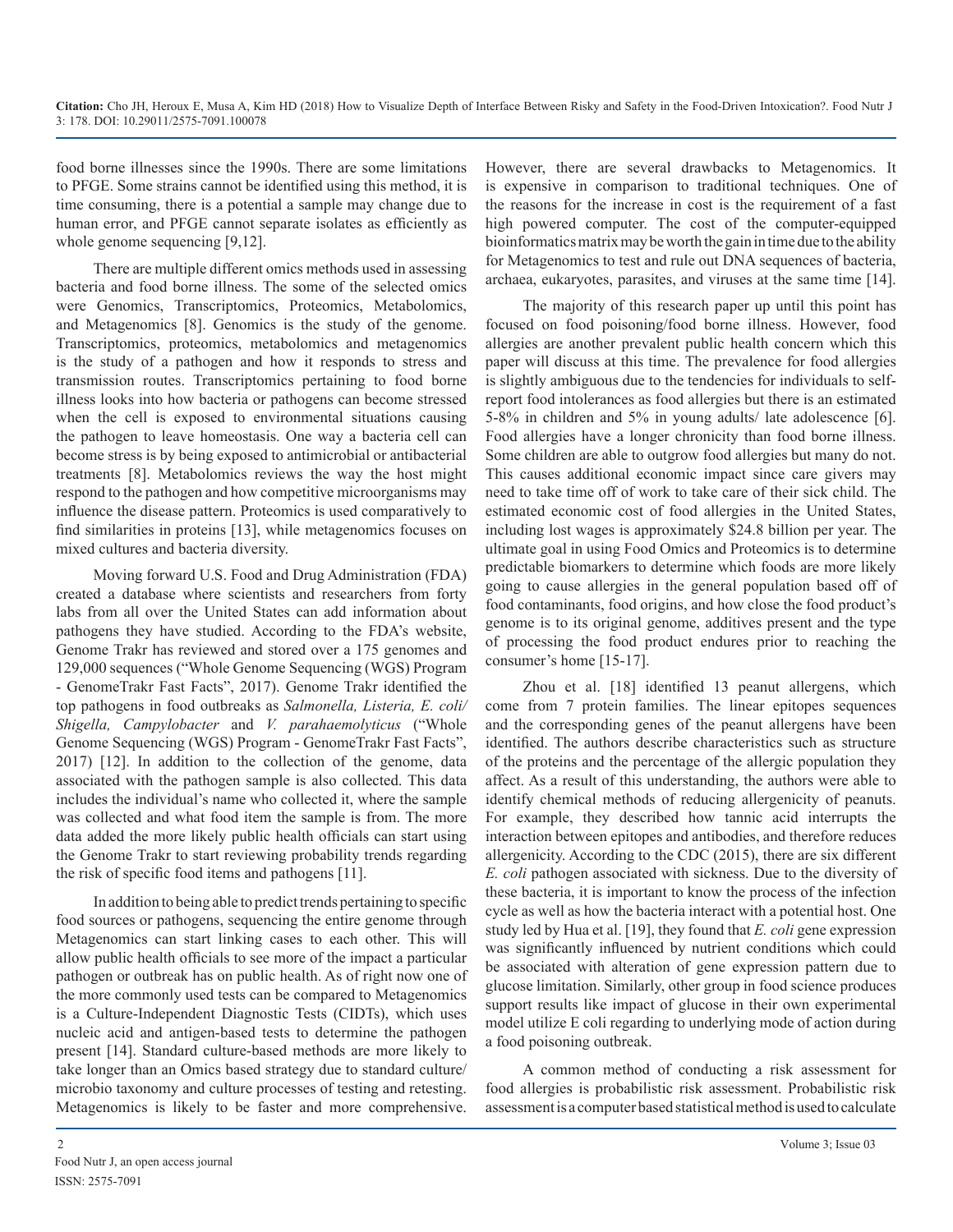**Citation:** Cho JH, Heroux E, Musa A, Kim HD (2018) How to Visualize Depth of Interface Between Risky and Safety in the Food-Driven Intoxication?. Food Nutr J 3: 178. DOI: 10.29011/2575-7091.100078

potential outcomes through identifying the minimum eliciting dose for a specific allergen [20]. Proteomics has been useful when it comes to studying allergies. Proteomics is the study of proteins and an allergy is caused by the body lacking the necessary enzyme. A data base (allergen.org) was created as a way to maintain and transport allergen information to researchers and health care professions. However, this data base is limited due to the amount of proteins are linked to allergies and the abundance of specific proteins present. Protein library is important in proteomics when using peptide epitope because redundancy and abundance of a specific protein can produce from mass spectrometry to be misread [17].

Translating omics based strategies out of the research lab and into the clinical setting has been more of a challenge. Specimen collection, FDA Standards and lengthy clinical trials are all barriers widespread omics strategies must overcome prior to being consistently used in a clinical setting [14]. However, biomarkers are used consistently in oncology for screening for disease and predicting treatment and prognosis. Additionally, there has been success in identifying potential drug resistances which can accelerate treatment for several individuals by decreasing the number of drug trials prior to successful medication therapy [21].

# **Conclusions**

The use of multi-dimensional to define interface between safety and risky in food allergy/food poisoning and prediction as a health care assessment has benefit by increasing identification of a pathogen or hazardous contamination and empower treatment [option. This concept sounds assessment procedure but ideal to](http://europepmc.org/abstract/med/27534655)  develop key molecule driven from innate or delayed immune response to adaptive or differentiated immune machinery in the [human body. If the multiple data from human specimen's bases](https://www.ncbi.nlm.nih.gov/pmc/articles/PMC4016976/)  around the world continue to grow, making identification of a [strand more likely, then public health officials could predict the](https://www.ncbi.nlm.nih.gov/pmc/articles/PMC4241964/)  likelihood of a disease outbreak, cancers, and the probability that a treatment will work under one networking such as e-surveillance for safety in patients and clinic level. Being able to arrest these problems prior to the start, structuring of bioinformatics has the potentiality to greatly diminish the current health care economic [burden. However, the implementation in the clinical setting may](https://www.cdc.gov/ecoli/index.html)  take time from lab to bench; the product will be worth the wait. In the future, it is likely that a majority of our treatment and care for patients will be based on an omics strategy to visualize stratification of pathogen or environmental contamination in single molecule level.

# **Future Perspective**

[Breaking barrier by identifying macromolecules and their](https://www.ncbi.nlm.nih.gov/pmc/articles/PMC3634934/)  network with functionality such as immunogenicity or food [insensitivity to niche of microflora in organ specific pattern have](https://www.ncbi.nlm.nih.gov/pubmed/27725679)  the empower to prevent metabolic malfunctions or indulgence of network between neural and digestive system by adopting integrate fields such as predictive food safety derived from toxicology and genomics by visualizing each module of omics to identify relationships between the two and multiple interactions (e.g. DNA to protein vs. RNA to protein) or between organisms and toxins (e.g., SNP vs. sensitivity to toxin) and create treatments utilize targetable molecular/receptor- specific interaction (e.g. immune cell surface molecule to food intoxication) and sequential of cognitive and behavioral action between body to brain in signaling crosstalk (i.e., reward circuit to food addiction vs. stress).

# **Acknowledgement**

This research was supported by Basic Science Research Program through the National Research Foundation of Korea (NRF) funded by the Ministry of Education (No.2016R1D1A1A09918213).

# **References**

- 1. [Gupta R, Holdford D, Bilaver L, Dyer A, Holl JL, et al. \(2013\) The eco](https://www.ncbi.nlm.nih.gov/pubmed/24042236)[nomic impact of childhood food allergy in the United States. JAMA](https://www.ncbi.nlm.nih.gov/pubmed/24042236)  [Pediatr 167: 1026-1031.](https://www.ncbi.nlm.nih.gov/pubmed/24042236)
- 2. [Wells JM, Bennik MH \(2003\) Genomics of food-borne bacterial patho](https://www.ncbi.nlm.nih.gov/pubmed/19079934)[gens. Nutr Res Rev 16: 21-35.](https://www.ncbi.nlm.nih.gov/pubmed/19079934)
- 3. [Kirk MD, Pires SM, Black RE, Caipo M, Crump JA, et al. \(2015\) World](https://www.ncbi.nlm.nih.gov/pubmed/26633831)  [Health Organization Estimates of the Global and Regional Disease](https://www.ncbi.nlm.nih.gov/pubmed/26633831)  [Burden of 22 Foodborne Bacterial, Protozoal, and Viral Diseases,](https://www.ncbi.nlm.nih.gov/pubmed/26633831)  [2010: A Data Synthesis. PLoS Med 12: e1001921.](https://www.ncbi.nlm.nih.gov/pubmed/26633831)
- 4. [Nony E, Le Mignon M, Brier S, Martelet A, Moingeon P \(2016\) Pro](http://europepmc.org/abstract/med/27534655)teomics for Allergy: from Proteins to the Patients. Current Allergy and [Asthma Reports 16: 64.](http://europepmc.org/abstract/med/27534655)
- 5. [Bergholz TM, Moreno Switt AI, Wiedmann M \(2014\) Omics approache](https://www.ncbi.nlm.nih.gov/pmc/articles/PMC4016976/)s in food safety: fulfilling the promise?. Trends Microbiol 22: 275-281.
- 6. [Boyce JA, Assa'ad A, Burks AW, Jones SM, Sampson HA, et al. \(2010](https://www.ncbi.nlm.nih.gov/pmc/articles/PMC4241964/)) Guidelines for the Diagnosis and Management of Food Allergy in the [United States: Report of the NIAID-Sponsored Expert Panel. J Allergy](https://www.ncbi.nlm.nih.gov/pmc/articles/PMC4241964/)  [Clin Immunol 126: 1-58](https://www.ncbi.nlm.nih.gov/pmc/articles/PMC4241964/).
- 7. [Blum K, Oscar-Berman M, Barh D, Giordano J, Gold M \(2013\) Dop](https://www.ncbi.nlm.nih.gov/pmc/articles/PMC3609029/)[amine Genetics and Function in Food and Substance Abuse. J Genet](https://www.ncbi.nlm.nih.gov/pmc/articles/PMC3609029/)  [Syndr Gene Ther 4: 1000121.](https://www.ncbi.nlm.nih.gov/pmc/articles/PMC3609029/)
- 8. [Center for Disease Control and Prevention. CDC 24/7: Saving Lives,](https://www.cdc.gov/ecoli/index.html)  protecting people (2015) *E. coli* (*Escherichia coli*).
- 9. [Center for Disease Control and Prevention. CDC 24/7: Saving Lives,](https://www.cdc.gov/pulsenet/pathogens/pfge.html)  [protecting people \(2016\) Pulsed-field Gel Electrophoresis \(PFGE\)](https://www.cdc.gov/pulsenet/pathogens/pfge.html).
- 10. [Allard MW, Strain E, Melka D, Bunning K, Musser SM, et al. \(2016\)](https://www.ncbi.nlm.nih.gov/pubmed/27008877)  [Practical Value of Food Pathogen Traceability through Building a](https://www.ncbi.nlm.nih.gov/pubmed/27008877)  [Whole-Genome Sequencing Network and Database. J Clin Microbiol](https://www.ncbi.nlm.nih.gov/pubmed/27008877)  [54: 1975-1983](https://www.ncbi.nlm.nih.gov/pubmed/27008877).
- 11. [Wiwanitkit V \(2013\) Utilization of multiple "omics" studies in microbial](https://www.ncbi.nlm.nih.gov/pmc/articles/PMC3634934/)  pathogeny for microbiology insights. Asian Pac J Trop Biomed 3: 330-333.
- 12. [O'Connor JP, Aboagye EO, Adams JE, Aerts HJ, Barrington SF, et al.](https://www.ncbi.nlm.nih.gov/pubmed/27725679) (2017) Imaging biomarker roadmap for cancer studies. Nat Rev Clin [Oncol 14: 169-186](https://www.ncbi.nlm.nih.gov/pubmed/27725679).